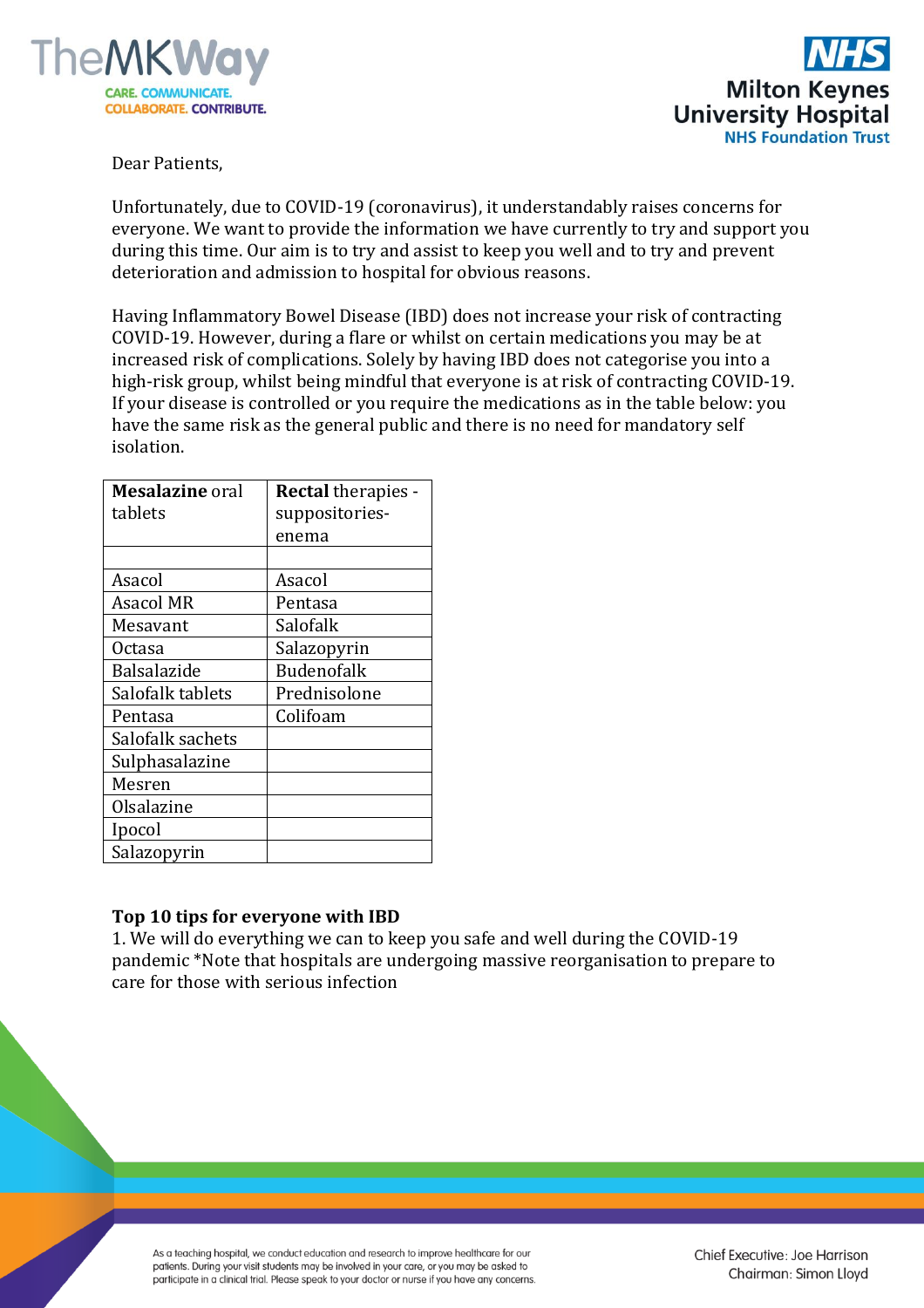



2. Don't stop your medication; preventing disease flares is a priority \*We want to keep you out of hospital if possible, but if you are unwell, we will be there for you

3. Ensure you have a good supply of medication should you need to self-isolate or shield yourself \*Do not take steroids (prednisolone) from your GP without discussing with your local IBD team

4. Contact your local IBD team via the phone or email helpline if you are experiencing a flare

5. Wash your hands frequently and avoid touching your face; this goes for everyone 6. Work from home if possible, avoid non-essential travel & contact with people who are currently unwell

7. Quit smoking as this increases the risk and severity of COVID19 infection & avoid NSAIDs (e.g. ibuprofen)

8. Government guidelines on self-isolation and social distancing are changing rapidly so please visit www.gov.uk and www.nhs.uk to keep up to date. (If you are unclear on your level of risk, contact your local IBD helpline for further advice)

9. If you develop a cough, fever or flu-like symptoms you should follow the government's recommendations about self-isolation and household quarantine. If you feel you cannot cope with your symptoms at home, or your condition gets worse, or your symptoms do not get better after 7 days, then use the NHS 111 online coronavirus service. If you do not have internet access, call NHS 111. For a medical emergency dial 999

10. Take care of yourself but also be kind and considerate to others in these difficult times

The risk categories are set out in the table below. 'Social distancing', and 'shielding' are measures to reduce spread within a population and to protect high risk groups. This is an understandable source of anxiety for patients with IBD. Most IBD patients will fall into the moderate or lowest risk groups.

As a teaching hospital, we conduct education and research to improve healthcare for our patients. During your visit students may be involved in your care, or you may be asked to participate in a clinical trial. Please speak to your doctor or nurse if you have any concerns.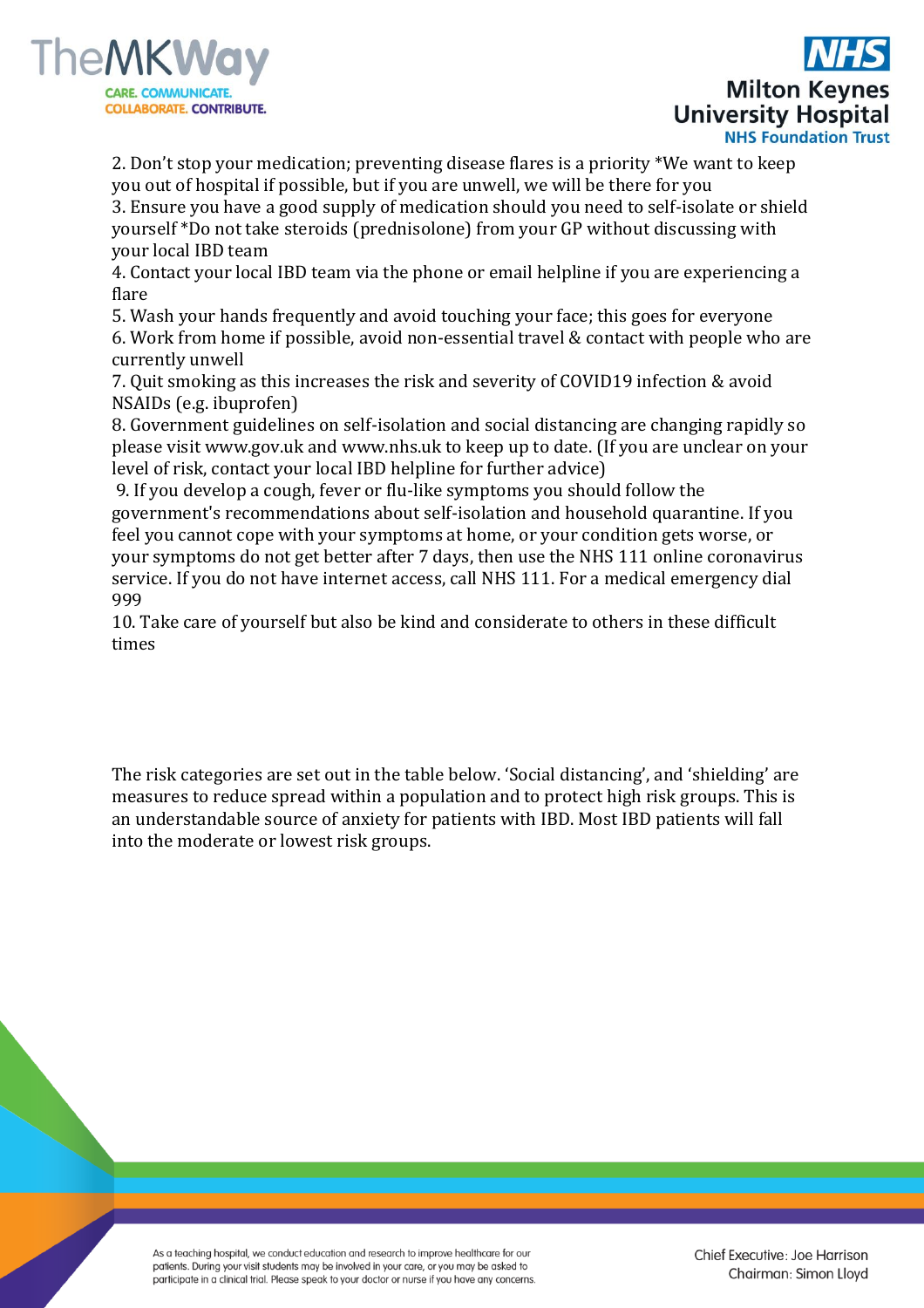

**Milton Keynes University Hospital NHS Foundation Trust** 

| <b>Highest Risk</b>                                                                                                                                                                                                                                                                                                                                                                                                                                                                                                                                                                                                                                                                                                                                                                                                           | Moderate risk                                                                                                                                                                                                                                                                                                                                                                                                                              | Lowest risk                                                                                                                                                                                                                                                                                                                                                   |
|-------------------------------------------------------------------------------------------------------------------------------------------------------------------------------------------------------------------------------------------------------------------------------------------------------------------------------------------------------------------------------------------------------------------------------------------------------------------------------------------------------------------------------------------------------------------------------------------------------------------------------------------------------------------------------------------------------------------------------------------------------------------------------------------------------------------------------|--------------------------------------------------------------------------------------------------------------------------------------------------------------------------------------------------------------------------------------------------------------------------------------------------------------------------------------------------------------------------------------------------------------------------------------------|---------------------------------------------------------------------------------------------------------------------------------------------------------------------------------------------------------------------------------------------------------------------------------------------------------------------------------------------------------------|
| Advise mandatory self-isolation                                                                                                                                                                                                                                                                                                                                                                                                                                                                                                                                                                                                                                                                                                                                                                                               | Recommend enhanced social distancing                                                                                                                                                                                                                                                                                                                                                                                                       | No need for mandatory self -isolation                                                                                                                                                                                                                                                                                                                         |
| IBD patients who <b>either</b> have a co-morbidity<br>1.<br>(respiratory, cardiac, hypertension or diabetes<br>mellitus) and/or are ≥70 years old<br>and* are on any therapy for IBD (per middle<br>column) except 5ASA, budesonide,<br>beclometasone or rectal therapies<br>IBD patients of any age regardless of co-<br>2.<br>morbidity and who meet one or more of the<br>following criteria:<br>o on oral or intravenous steroid equivalent<br>to prednisolone ≥20 mg per day (only<br>while on this dose)<br>o new induction therapy with combo<br>therapy (starting biologic within<br>previous 6 weeks)<br>moderate-to-severely active disease<br>$\circ$<br>despite immunosuppression/ biologics<br>short gut syndrome requiring nutritional<br>$\circ$<br>support<br>requirement for parenteral nutrition<br>$\circ$ | Patients on the following medications:<br>Ustekinumab<br>٠<br>Vedolizumab<br>Methotrexate<br>Anti-TNF alpha monotherapy<br>(infliximab, adalimumab,<br>golimumab)<br>Thiopurines (azathioprine,<br>mercaptopurine, tioguanine)<br>Calcineurin inhibitors (tacrolimus<br>or ciclosporin)<br>Janus kinase (JAK) inhibition<br>(tofacitinib)<br>Combination therapy in stable<br>patients**<br>Immunosuppressive/biologic trial<br>medication | Patients on the following medications:<br>5ASA<br>$\bullet$<br>Rectal therapies<br>Orally administered topically<br>acting steroids (budesonide or<br>beclometasone)<br>Therapies for bile acid diarrhoea<br>(colestyramine, colesevelam,<br>colestipol)<br>Anti-diarrhoeals (e.g. loperamide)<br>Antibiotics for bacterial<br>overgrowth or perianal disease |

No specific recommendations are being made regarding IBD and pregnancy, and pregnant women with IBD are encouraged to follow the guidance available from the UK government for pregnant women in the general population.

\* i.e. at least one of (comorbidity or age≥70) plus at least one therapy from the middle column

\*\* Combination therapy may increase risk over monotherapy but there is no specific evidence for this situation

These guidelines were formulated by the UK IBD COVID-19 working group on 20/03/2020 and were based on expert opinion and the available evidence at the time.

If you have identified yourself as highest risk, please click on the link so you are aware of what this involves, it will require mandatory self isolation.

[https://www.gov.uk/government/publications/guidance-on-shielding-and-protecting](https://www.gov.uk/government/publications/guidance-on-shielding-and-protecting-extremely-vulnerable-persons-from-covid-19/guidance-on-shielding-and-protecting-extremely-vulnerable-persons-from-covid-19)[extremely-vulnerable-persons-from-covid-19/guidance-on-shielding-and-protecting](https://www.gov.uk/government/publications/guidance-on-shielding-and-protecting-extremely-vulnerable-persons-from-covid-19/guidance-on-shielding-and-protecting-extremely-vulnerable-persons-from-covid-19)[extremely-vulnerable-persons-from-covid-19](https://www.gov.uk/government/publications/guidance-on-shielding-and-protecting-extremely-vulnerable-persons-from-covid-19/guidance-on-shielding-and-protecting-extremely-vulnerable-persons-from-covid-19)

If you have identified yourself as moderate risk , please click on the link so you are aware of what this involves, it will require enhanced social distancing. [https://www.gov.uk/government/publications/covid-19-guidance-on-social](https://www.gov.uk/government/publications/covid-19-guidance-on-social-distancing-and-for-vulnerable-people/guidance-on-social-distancing-for-everyone-in-the-uk-and-protecting-older-people-and-vulnerable-adults)[distancing-and-for-vulnerable-people/guidance-on-social-distancing-for-everyone-in](https://www.gov.uk/government/publications/covid-19-guidance-on-social-distancing-and-for-vulnerable-people/guidance-on-social-distancing-for-everyone-in-the-uk-and-protecting-older-people-and-vulnerable-adults)[the-uk-and-protecting-older-people-and-vulnerable-adults](https://www.gov.uk/government/publications/covid-19-guidance-on-social-distancing-and-for-vulnerable-people/guidance-on-social-distancing-for-everyone-in-the-uk-and-protecting-older-people-and-vulnerable-adults)

It appears that being on these medications does not increase your risk of catching the virus. However, immune suppression can increase the risk of experiencing more severe symptoms. We feel that if you are well prior to contracting, it will help you to cope with the effect the virus may have upon you.

As a teaching hospital, we conduct education and research to improve healthcare for our patients. During your visit students may be involved in your care, or you may be asked to participate in a clinical trial. Please speak to your doctor or nurse if you have any concerns. Chief Executive: Joe Harrison Chairman: Simon Lloyd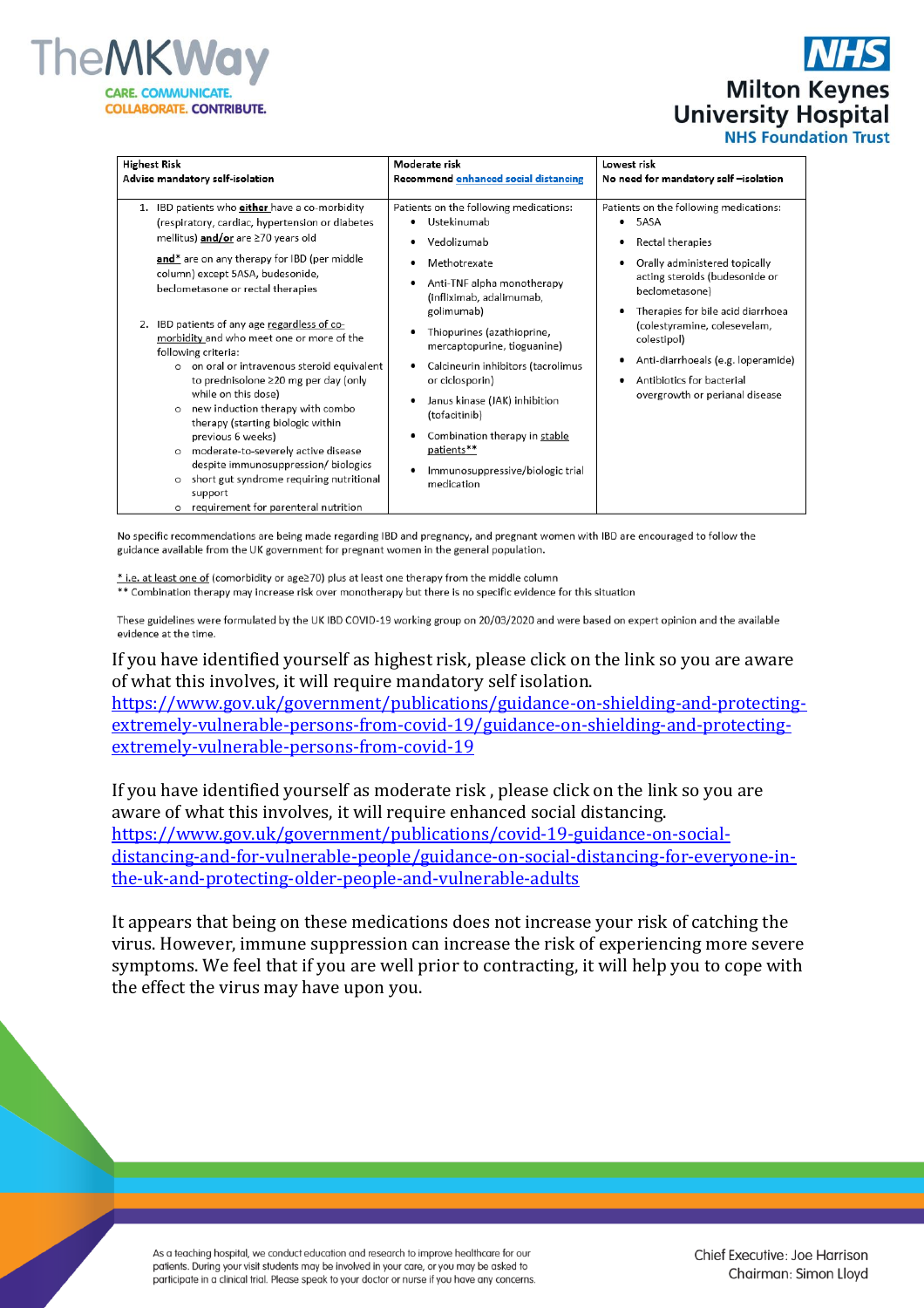



## **If you are on a biological therapy as well as immunosuppressive and an oral steroid PLEASE contact your IBD team to discuss. If you are in a flare please also call as soon as possible please.**

Patients are being asked to keep taking their usual IBD therapy. If patients stop taking their medications without discussing it with their clinical team first, there is a risk of disease flare. We feel you should continue to take the immunosuppressive/immunomodulating medicine, as stopping taking your immunosuppressive medicine may increase your chances of a flare These medicines also take time to leave the body. If you develop any coronavirus or flu symptoms, you should self-isolate review the following link information [https://www.gov.uk/guidance/coronavirus-covid-19-information-for-the](https://www.gov.uk/guidance/coronavirus-covid-19-information-for-the-public#what-to-do-if-you-have-symptoms)[public#what-to-do-if-you-have-symptoms](https://www.gov.uk/guidance/coronavirus-covid-19-information-for-the-public#what-to-do-if-you-have-symptoms) and please get in touch with your IBD team by phone before making any changes to your treatment.

The government have, and continue to provide advice, please remember good personal hygiene and handwashing !!.It is not for the IBD team to give individual advice on what has **already been** advised by the government. If you are elderly-over 70 years, you are in the highest risk group.. We support the government's strategy in attempting to control the curve to attempt to support the NHS and the many patients who will require services.

Currently Planned Care Unit are operating normally at the moment, we are currently attempting to make plans so your treatments will be unaffected. Patients should not attend if they are symptomatic for COVID-19. Please wash your hands on arrival, 2m spacing will be enforced, and your temperature will be checked on arrival. Please do not bring any visitors with you. If you are not on your induction programme of infusions, and there are no concerns you will be able to leave in an attempt to limit your time spent at the unit.

Please click on the following link and stay updated.

[https://www.crohnsandcolitis.org.uk/news/coronavirus-covid-19-advice](https://gbr01.safelinks.protection.outlook.com/?url=https%3A%2F%2Fwww.crohnsandcolitis.org.uk%2Fnews%2Fcoronavirus-covid-19-advice&data=02%7C01%7CLianne.Lewis%40mkuh.nhs.uk%7C38d6a1b98dd84fe98f1908d7cb1446c1%7Ce96dd0a15d474a949e4a5c1056daa82c%7C0%7C0%7C637201160263338526&sdata=rg8fy4GwZkd%2BEvM6osAsu6T4XrNq1PDDgWIXuQzCrYE%3D&reserved=0)

As a teaching hospital, we conduct education and research to improve healthcare for our patients. During your visit students may be involved in your care, or you may be asked to participate in a clinical trial. Please speak to your doctor or nurse if you have any concerns.